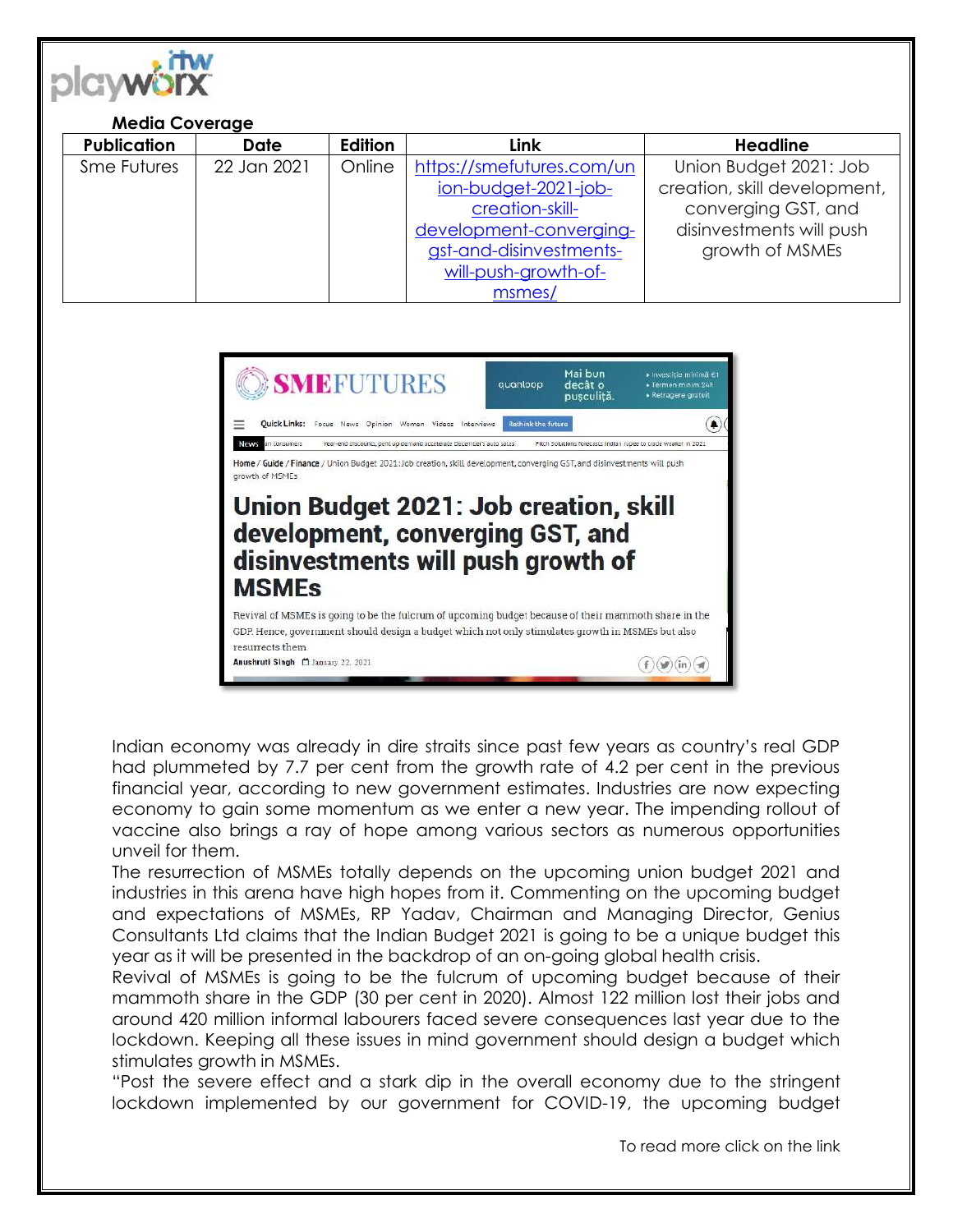

should focus on the revival of small and medium businesses, employment generation, and overall wellbeing of the economy and individuals," feels Yadav.

Dr Arun Singh, Chief Economist at Dun & Bradstreet is of opinion that despite the succour provided by stimulus package and schemes, there is still a lot of room for further measures to revive the sector. "Given the severity of the impact that COVID-19 inflicted on the MSMEs, we expect the government to take further measures to help them in recovering from the sharp slowdown," he comments.

Advocating the thought, Uday Shankar, President of FICCI asserts that the upcoming budget is an opportunity to add catalysts to the process of economic revival. "It is time to take things forward and build on the country's growth agenda so that we return to the path of high growth as soon as possible. We expect the government to introduce more growth-oriented measures in the next budget," he added.

Many experts are also of opinion that need for further stimulus remains, but the main challenge lies in spotting risks and tracking the performance of various sectors and clusters. According to them, MSMEs sector need innovative measures to accelerate growth and stimulate demand and hence they are expecting favourable announcements in the union budget.

## Growth-oriented measures required to recuperate

Analysts have forecasted a V-shaped recovery for the economy during this year. Sectors such as manufacturing, sales, energy consumption are showing a steady growth. According to an estimate of Dun & Bradstreet, only 30 per cent of active businesses in India were disrupted at the end of November 2020 compared to 95 per cent in April 2020. Witnessing this gradual recovery, FICCI recommends that this momentum needs to sustain and therefore growth-oriented measures should be prioritised.

This can be achieved by accelerating the pace of infrastructure investments.

Dr Arun Singh says, "National Infrastructure Pipeline is a five-year plan. We should look at front-ending the projects under NIP and try and complete at least 40-50 per cent of projects in the next two years. When the infrastructure sector moves, it pulls along more than 200 other sectors. It is also a key driver of unskilled employment generation."

Yadav of Genius Consultants recommends that present regime must keep the fiscal deficit to at least an additional of 1-2 per cent so that they have enough funds to spend on expansion of travel or medical tourism, healthcare, research infrastructure, and defence. He opines, "This will help in creation of employment opportunities and provide companies with the opportunity to improve their revenue and margins. Additionally, the government must execute all pending tax reforms and pay all the pending GST to states for goods and services."

## Favourable changes in GST

The current GST regime according to industry mavens is most convoluted than ever. "With the introduction of the decentralised registration process, the cost of compliance and business process development has increased by manifolds. It is recommended that

To read more click on the link